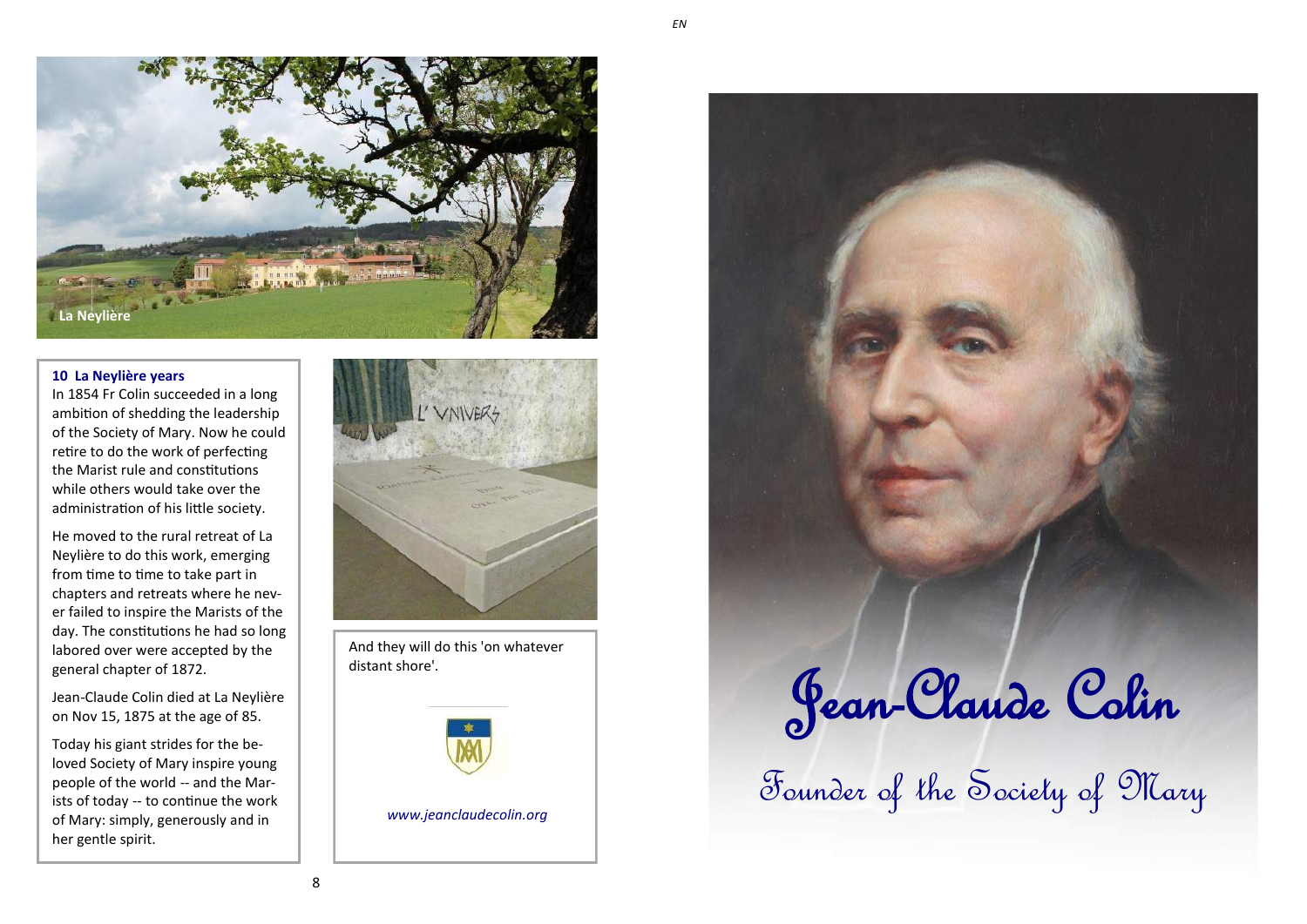As his Cause for Beatification unfolds the story of Jean-Claude Colin is now being told to the whole world.

From the Revolution's stormy beginnings this shy youngster from rural France was to become Founder and Father of a religious family bearing the name of the Most Blessed Virgin -- the Society of Mary. The Marists.

This is his story…

#### 1 **The quiet boy from Beaujolais**

The tiny hamlet of Barbery sits by a forest near the Beaujolais region of central France. Here on Aug 07, 1790 Jean-Claude Colin was born, happily unaware of the fierce Revolution raging about him. He was soon to be orphaned, not by violence but through the illness and early death of his mother then his father. Jean-Claude was not yet five years old.

The young Jean-Claude now enjoyed the care of a kindly uncle — and notso-kindly housekeeper. Before long they moved to the nearby village of St Bonnet-le-Troncy to live close to the church and amidst a community of devout Catholic people many of whom had suffered and lost much through the Revolution. Perhaps the lad would become a priest for them.

Life was simple at St Bonnet for the young Colin… serving Mass in the parish church, minding cows in the fields and never far from the quiet forest of Barbery.

### **2 Seminary years**

At age fourteen the shy Jean-Claude entered the minor seminary of St Jodard hoping to spend a life of quiet prayer in a gentle ministry. The disciplined lifestyle, obedience and piety came easily to him. The River Loire was nearby, close enough for the lads of St Jodard to stroll along its banks. In 1809 Jean-Claude continued his secondary studies at Alix and finally at Verrières.

Despite being beset with serious illness and questions raised about his suitability for an active life, Jean-Claude handled his studies without difficulty and, indeed, was among the top students.

### **3 Vision and promise**

At the end of the summer of 1813 Jean-Claude set off for the major seminary of St Irenaeus at Lyons. He was twenty-three years old. Here he met with Jean-Claude Courveille, a fellow seminarian who spoke of an amazing encounter with the Blessed Virgin. Mary had spoken at the cathedral shrine of Le Puy. She wished to have a missionary society bearing her name: Marist.

*'Ah, this suits me well'*, thought Colin, and the stirrings of a missionary spirit began to emerge.

The idea spread amongst a dozen of



## **8 The first professions** – **and the Pacific missions**

The first professions of the priests and brothers of the Society of Mary took place in the chapel of La Capucinière, by now the residence of the Belley Marists. Reluctantly Fr Colin agreed to become the first superior-general of the new Marist institute.

Immediately he set about preparing the pioneer mission band for Oceania. It would be led by Bishop Pompallier, newly-consecrated vicar apostolic of Western Oceania. Amongst the small but enthusiastic band of missionaries was the gentle Fr Peter Chanel, soon to become the first martyr of the Pacific**.**

### **9 The Society of Mary grows**

In subsequent years Jean-Claude Colin led the Society of Mary through years of extraordinary growth both in France and Oceania.

Many bishops were calling for Marist schools in their dioceses. The demand for more missionaries in the Pacific never stopped. Vocations to the infant apostolic group blossomed as Marists were to be found in an increasing number of ministries, especially amongst the young.

In the midst of this growth was the person of Jean-Claude Colin, founder and father of Marists near and far.

And whilst his dream of a family with several branches was never approved by the Holy See, each branch soon received the Church's recognition: the Marist Brothers under Fr Champagnat's leadership and the Marist Sisters with Jeanne-Marie Chavoin.

Marist lay groups were already emerging and later decades would see the appearance of a new branch: the Missionary Sisters of the Society Mary.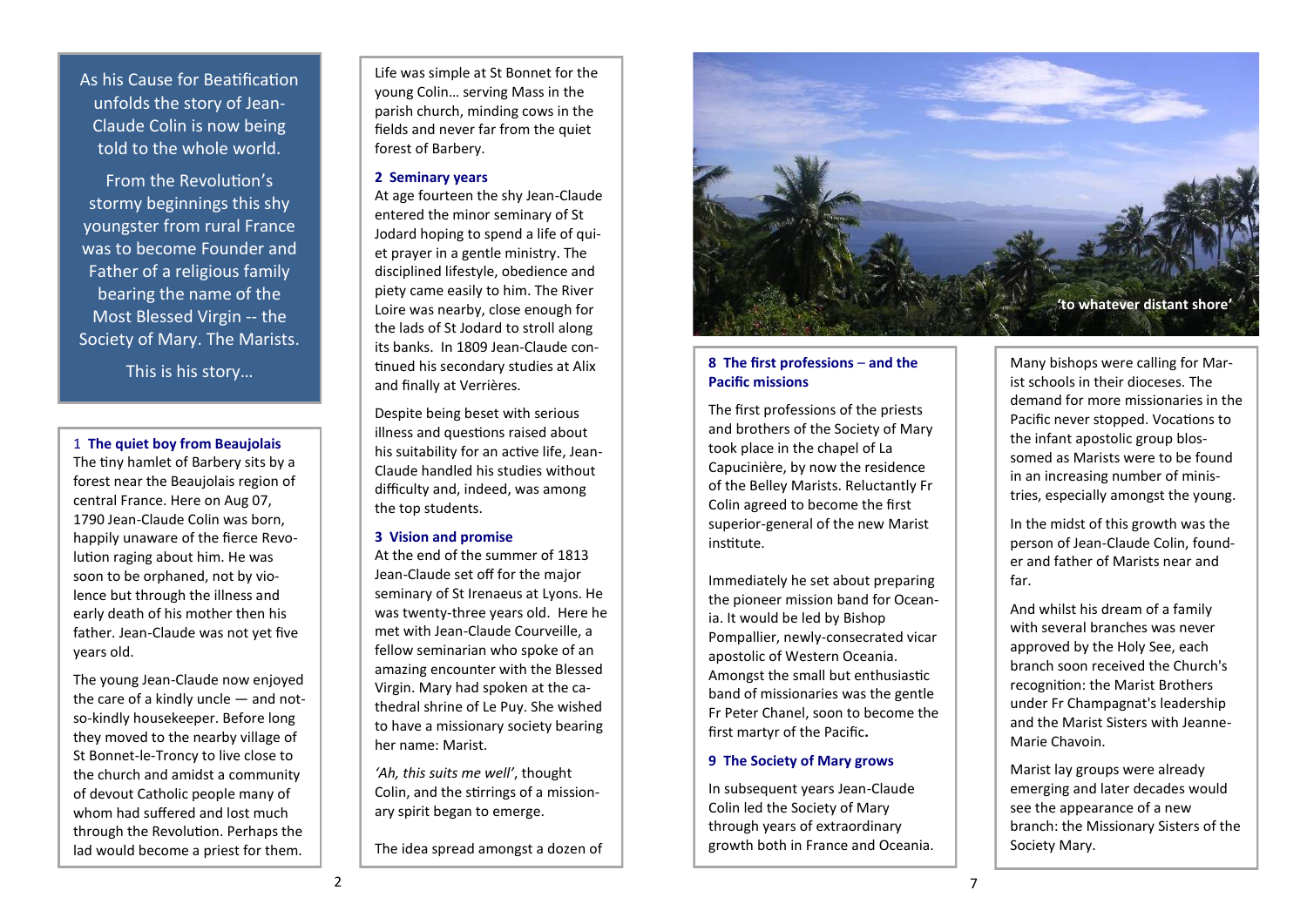tions Fr Colin was to say *'never was life so difficult, yet never were we happier.* '

# **7 Rome and 'to whatever distant shore '**

In 1830 Fr Colin was elected 'central superior' of the Marist groups of Lyon and Belley. In early 1833 Fr Colin made the first of five journeys to Rome to plead for approval of the Marist project and its later development. At first the curial authorities said *'No... a multi -branched society with one superior of priests, religious and lay alike. Monstrous!*'

In 1836, the opportunity came. The mission -minded Pope Gregory XVI was looking for missionaries for the south -west Pacific. Eventually the Marists were considered. As for Jean - Claude Colin he said simply, *'We will do the work of Mary on whatever distant shore'.* And the priests' branch of the Society of Mary was approved.











the young men. They would form Our Lady 's Society. It would be a tree with several branches: priests, sisters, brothers and laity.

On Jul 22, 1816, several deacons of St Irenaeus were ordained priest. They included Colin, Courveille and a youthful Marcellin Champagnat.

Next day, Jul 23, twelve Marist aspirants climbed the hill of Fourvière overlooking Lyons to the ancient chapel of the Blessed Virgin. Here, for centuries, Catholics had sought the intercession of Mary for their future dreams. The youthful group solemnly pledged to establish the Society of Mary as soon as they could.

### **4 Tasting God**

Soon after their ordination the newly -ordained Frs Courveille and Cham-



6